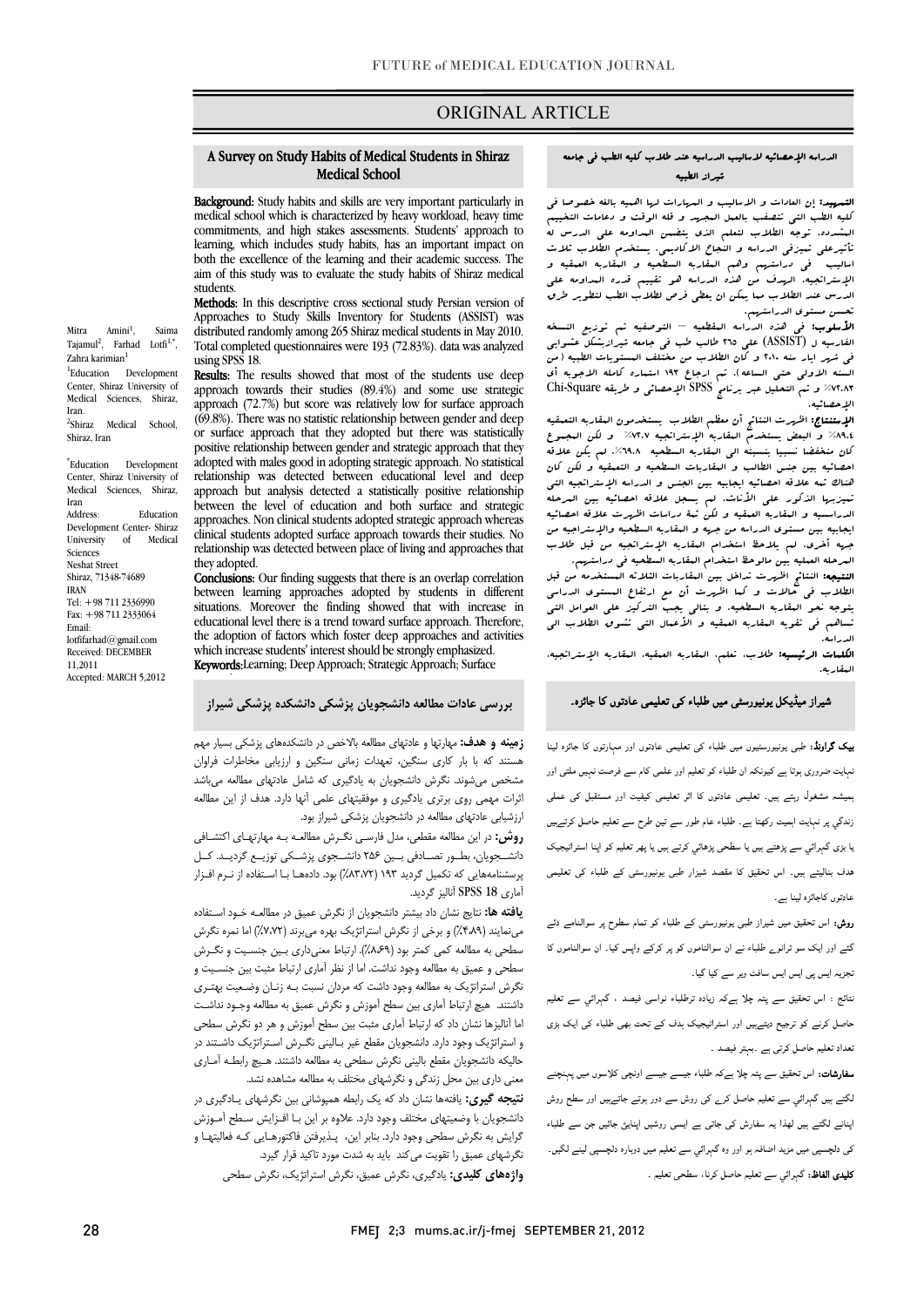#### **INTRODUCTION**

What we learn depends on how we learn, and why we have to learn it (1). Students learn in different ways, some of which may be more appropriate than others. The approach students choose appears to be a central factor in determining both the quality and quantity of their learning (2). Learning and teaching processes contain active cooperation and interaction between student and educator (3). The students' approach to learning, which includes study habits, has been shown to predict the students' success (4). Good study habits make the job of being a college student much easier. Many students, who could succeed in university, fail because they never learned to manage their time efficiently. Good study habits result in better grades and more time for other activities. Even the best students can usually benefit from an in-depth evaluation of their current study habits. Of course there are many ways to achieve academic success, but your approach may not be the most effective or efficient (5). Academic success for the student may encompass goal setting, proper time management, study skills, and their preferences for a particular style of learning. A student learning style determines how that person comprehends and retains information and is important for the student and educators (6). The approach students' use in their study has a significant impact on both the quality of the learning and their academic success and plays an important role in determining the outcome of any educational endeavor (7, 8). Learning styles influence the maintenance of information and the depth of understanding (9). Fielden states that good study habits help the student in critical reflection in skills outcomes such as analyzing, critiquing, and synthesizing (10). Nneji states that study habits are learning tendencies that enable students work privately (11). Azikiwe describes study habits "as the way a student plans his or her reading outside lecture hours in order to master a particular subject or topic". Study habits help students master their areas of specialization (12).

Many students entering university do not always have the necessary skills to deal with the challenges of the new learning environment. Ultimately, their success or failure within university courses can be determined by their skill to choose the most appropriate strategy within a particular learning situation. This might, for example involve working within a group to get ready for an oral presentation on a given topic or studying for a multiple choice question test. Each requires a different set of skills (13).

Students also come into universities with different attitudes about what learning itself really means. When adults from a range of ages and educational backgrounds are asked to explain what they understood by "learning," a series of contrasting conceptions are found which can be seen as a hierarchy, increasing in both sophistication and complexity (1).

Three basic study approaches have been identified as: surface, deep and strategic, each resulting in different learning outcomes. The most advantageous and successful is the deep study approach. A student with a deep approach seeks to understand, relates new ideas to previous knowledge, relates concepts to experience, examines the logic of the argument and uses evidence critically. In a

 surface approach, the student's intention is to complete the task, memorize information and focus on individual points,without recognizing the wider context or reflecting on the process or the purpose of study. They also tended to thought they might be required to reproduce at the end of the exercise. Such students have fear of failing and lack motivation. Student adopting a strategic approach organize their work, manage time well, and aim specially to pass use rote learning in an attempt to remember the facts they assessments (14).

 Students adopting the surface study approach are mainly motivated by either a wish simply to complete the course or a fear of failure. The intention is to complete the course requirements by memorizing the material they believe will students adopting the deep approach are predominantly motivated by paying attention to the subject material and / or appreciation of its professional relevance. While studying the subject their aim is to understand its meaning and to The third approach is the strategic one, students for whom the major motivation is achievement of high grades. They are motivated by a sense of competition. Their main intention is to be successful and is prepared to use whatever surface approach or a deep approach depending on what they feel would produce the most successful results. (2) possibly come up in the final assessments. In contrast, relate it to previous knowledge and personal experiences. means necessary. At any one time they might elect to use a

 Each of the learning approaches surface, deep and strategic are reflected in characteristic intellectual processes that are These are by no means simple, as students in each main category may operate in different ways. These processes have a considerable importance because they appear to be related directly to the quality of learning outcome. used by the students as they set about their learning task.

 approaches on academic achievement of Taiwanese college accounting students. Their result showed that Taiwanese accounting students tend to display moderate uses of deep processing. They show slightly more signs of surface In 1999, Chou et al. evaluated the effects of learning processing, and fear of failure (15).

In year 2007 Jonas- Dwyer and Sudweeks at University of Western Australia and Murdoch University Perth conducted an exploratory study of students' approaches to studying histology and pathology. Results indicated that one third of deep approach to either a strategic or surface approach. There was an 11% increase in the strategic approach and 20% increase in the surface approach. (16). the students (31%) changed their learning approach from

 In December 2003 Siddiqui investigated study approaches version of Biggs Study Process Questionnaire (R-SPQ-2F). The results showed that the students predominantly have higher score on deep approach. No statistically significant difference was observed on the basis of age, gender and various fields of study  $(17)$ . of Pakistani students in tertiary institution using revised highest qualifications obtained but differ significantly for

 In year 2003 Mansouri, Soltani et al. investigated the approaches to the learning of midwifery and nursing students at School of Nursing and Midwifery in Shiraz Iran. the deep approach was high  $(64%)$ . This result for midwifery The result showed that rate of nursing students adopting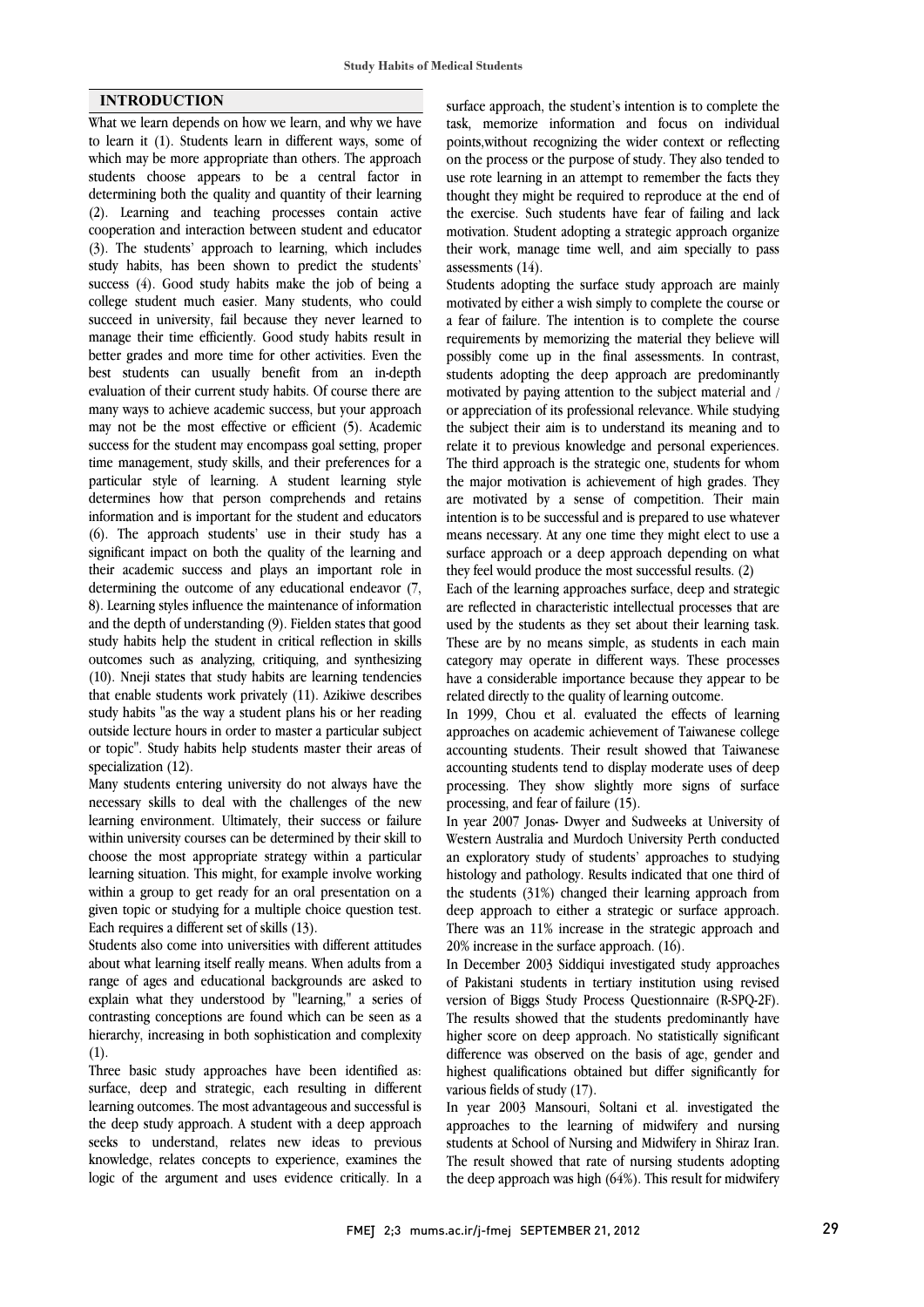students was also high (63%) (18).

#### **M ETHODS**

In this cross sectional, descriptive study questionnaires were distributed randomly among 265 medical students of Shiraz medical school in May 2010. The sample size was determined by Krejcie and Morgon table of research activities. The questionnaires were distributed randomly among students studying in different educational levels from the first year to seventh year. A total of one hundred ninety three questionnaires were returned back and analyzed in this study.

The Approaches and Study Skills Inventory for Students (ASSIST) was used to identify students' preferred approaches for studying. The ASSIST is based on Marton and Saljos ideas on approaches to learning (1976-1997) and developed by Tait, Entwistle and McCune in 2000 (19). The ASSIST was previously known as the Approaches to Study Inventory (ASI) but developed over time to Revised Approaches to Study Inventory (RASI) and then the ASSIST. ASSIST is a self-report questionnaire containing 52 items, each of which scored on five-point Likert-type scale ranging from 1 (disagree), 2 (disagree somewhat), 3 (unsure), 4 (agree somewhat) and 5 (agree). The 52 items are grouped into three factors: 16 items represent the deep approach, 16 represent the surface approaches, and 20 represent the strategic approach to learning. The inventory was translated into Persian by experts of English language. The content validity of the Persian translation of inventory was checked by experts and its reliability was checked by pilot study.

The first part of the questionnaire included a number of questions about demographics of the respondents, age, sex, year of entrance into the medical school, and level (year) of education.

The responses to 52 inventory items were categorized into deep, strategic or surface approaches according to the guidelines supplied with the inventory. Accordingly, those who achieved the highest score in 16 particular items were using deep approach, those who achieved the highest score in another 16 items were using surface approach, and those who achieved the highest score in the remaining 20 items were using strategic approach. The ranking from each questionnaire as well as demographic information were entered into statistical program for data analysis. The data was analyzed using the Statistical Package for Social Sciences (SPSS) version 16 for window. Descriptive statistics like means, percentages and Chi-square significance test were used in the analysis. A probability value of <0.05 was considered significant.

### **R ESULTS**

In this study a translated version of ASSIST was distributed among 265 medical students studying in different educational years. Out of 265 questionnaires distributed 193 questionnaires were completed and returned back giving a response rate of 72.83%. Among 193 students seventy (36.30%) were male and one hundred twenty three (63.7%) were female with ages ranging from eighteen to twenty seven years (mean age  $23.27 + 2.216$  years).



Figure 1. The percentage of male and female stu-e students

Basic science students were forty two (21.8%), physiopathology student were twenty one (10.9%), students were thirty three  $(17.1\%)$ , externs were forty  $(20.7\%)$  and interns were fifty seven (29.5%). These students were further categorized into two groups; clinical and non clinical group. Therefore clinical students were one hundred thirty  $(67.3%)$  and non clinical basic science students were sixty three (31.7%).



Figure 2. The percentage of Clinical and n students participated in this study nd non clinical

 $\overline{a}$ 

Ī

One hundred eight (56%) students were living in dormitory and eighty five (44%) were living outside dormitory in rented houses alone or with family and friends.





It was seen that the age of students in each educational level was almost in the same range giving the same results on the basis of age and educational level so only educational level was taken into consideration.

The number and percentage of medical students adopting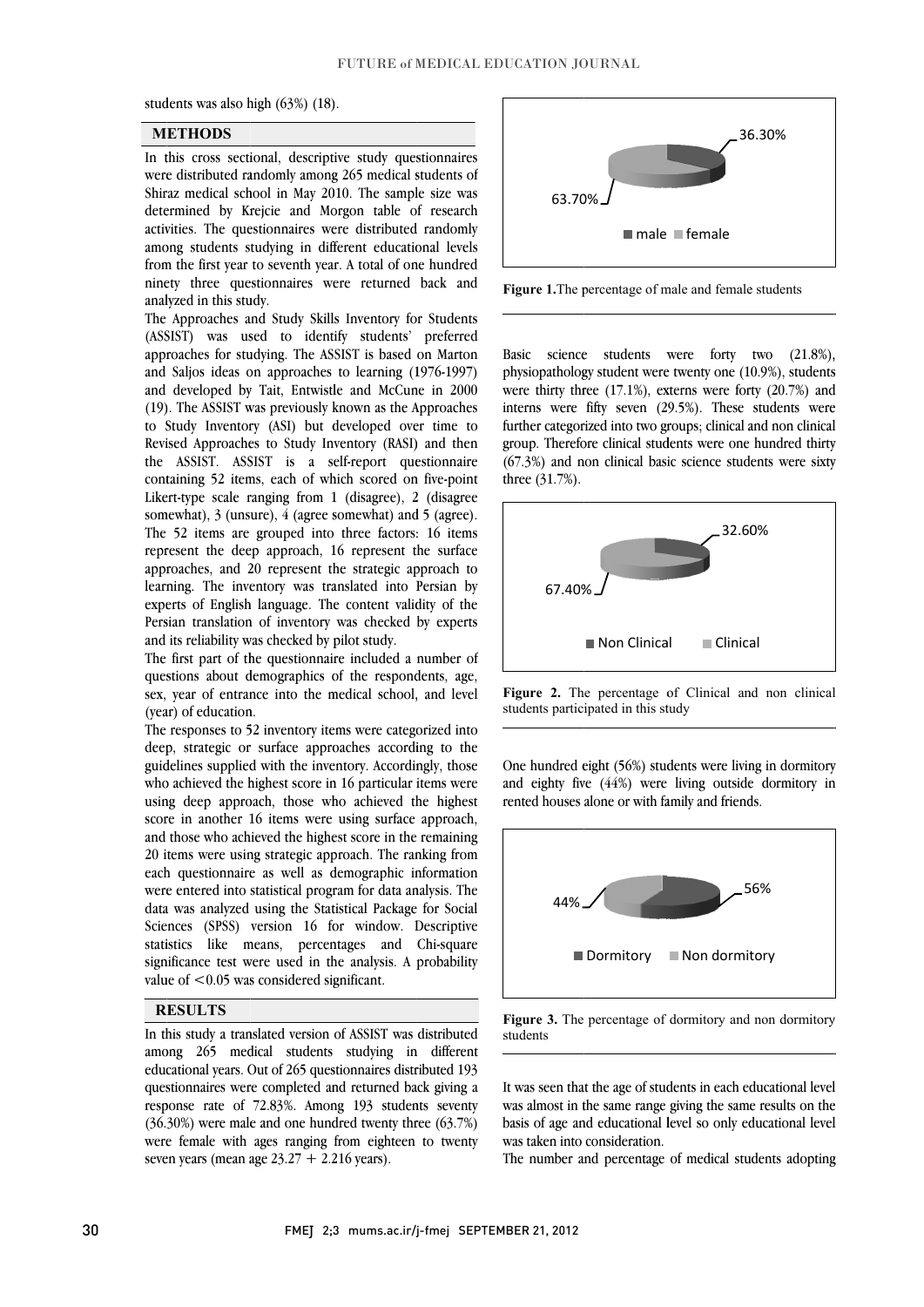and not adopting deep, strategic, and surface approaches are presented in table 1.

The rate of medical students adopting deep approach was high (89.4%).

In this study 123 females and 70 males participated using different approaches towards their studies. The frequency of students who adopt deep & strategic approach and those who don't adopt deep & strategic is shown in table 2.

Statistical analysis revealed no statistically significant positive relationship between gender and deep approach as  $P > 0.05$ . Statistic analysis revealed a statistically significant positive relationship between gender and strategic approach as  $P < 0.05$ . Males are better at using strategic approach than females.

The frequency of females and males using surface approach towards their studies and those who don't use surface approach are represented in the table 3. The statistical analysis does not reach a statistical significance.

A total of 193 students who participated in this study categorized into clinical and non clinical basic science students on the basis whether they have joined their clinical

 course in hospitals or not. Out of 193 students 130 (67.3 %) were clinical and 63 (31.7 %) were nonclinical. The towards their studies is shown in table 4. frequency of both groups using deep and strategic approach

 Statistical analysis did not detect a relationship between clinical and using non clinical students adopting deep approach as  $P > 0.05$ .

 relationship between clinical and non clinical basic science students in their use of strategic approach  $(P < 0.05)$ . Non clinical students manage their studies with strategic approach more successfully than clinical students. Statistical analysis revealed a statistically significant positive

 students who used surface approach is shown in table 5. Now the frequency of clinical and non clinical medical

 Statistical analysis revealed a statistically significant positive relationship between clinical and non clinical students and surface approach adopted by them  $(P < 0.05)$ . Clinical students used surface approach more than non clinical students.

 Statistical analysis revealed a statistically significant positive relationship between clinical and non clinical students and

| Approaches |               | Table 1. The Number and Percentage of Medical Students using and not using Deep, Strategic and Surface |                         |
|------------|---------------|--------------------------------------------------------------------------------------------------------|-------------------------|
| Annroaches | Deep Approach | <b>Strategic Approach</b>                                                                              | <b>Surface Approach</b> |

L

 $\overline{\phantom{0}}$ 

| Approaches      | Deep Approach |           |            | <b>Strategic Approach</b> |            | <b>Surface Approach</b> |  |
|-----------------|---------------|-----------|------------|---------------------------|------------|-------------------------|--|
|                 | Using         | Not using | Using      | Not using                 | Using      | Not using               |  |
| <b>Students</b> | $N(\%)$       | $N(\%)$   | $N(\%)$    | N(%)                      | N(%        | $N(\%)$                 |  |
|                 | 168 (89.4)    | 20(10.6)  | 136 (72.7) | 51 (27.3)                 | 134 (69.8) | 58 (30.2)               |  |

| Table 2. The Frequency of students using and not using deep approach by gender |           |               |         |                           |           |         |  |
|--------------------------------------------------------------------------------|-----------|---------------|---------|---------------------------|-----------|---------|--|
| Approaches                                                                     |           |               |         |                           |           |         |  |
|                                                                                |           | Deep Approach |         | <b>Strategic Approach</b> |           |         |  |
| <b>Students</b>                                                                | Not using | Using         | P Value | Not using                 | Using     | P Value |  |
|                                                                                | $N(\%)$   | $N(\%)$       |         | N(%                       | N(%)      |         |  |
| Female                                                                         | 14(11.6)  | 107(88.4)     | 0.57    | 39(33.1)                  | 79 (66.9) | 0.02    |  |
| Male                                                                           | 6(9.0)    | 61 (91)       |         | 12(17.4)                  | 57(82.6)  |         |  |

| Table 3. The Frequency of students using and not using surface approach by gender |                            |                        |         |  |  |  |
|-----------------------------------------------------------------------------------|----------------------------|------------------------|---------|--|--|--|
| Approaches                                                                        |                            |                        |         |  |  |  |
| <b>Students</b>                                                                   | Not using surface approach | Using surface approach | P Value |  |  |  |
|                                                                                   | N(%                        | $N(\%)$                |         |  |  |  |
| Female                                                                            | 43(35)                     | 80(65)                 | 0.056   |  |  |  |
| Male                                                                              | 15(21.7)                   | 54 (78.3)              |         |  |  |  |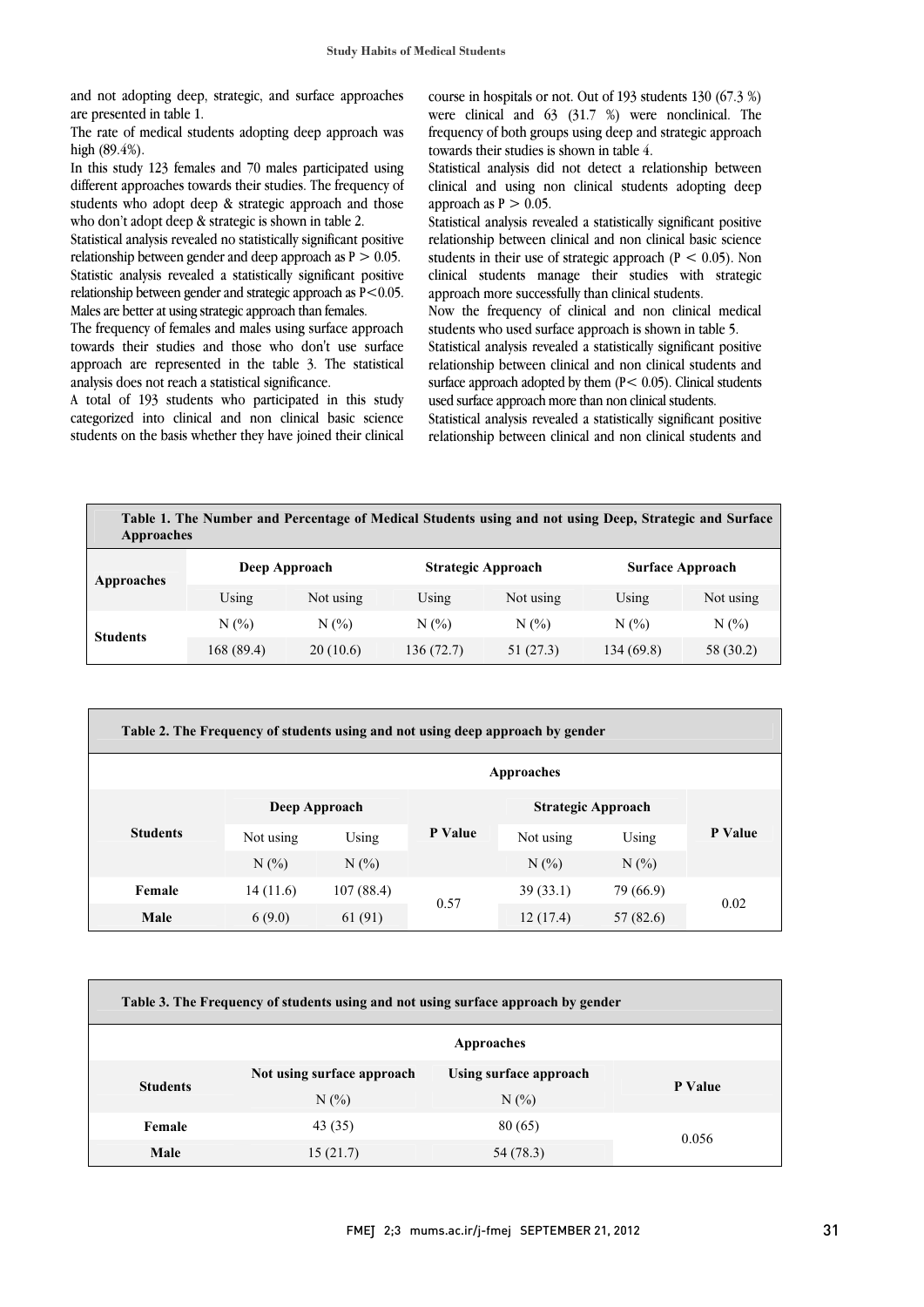surface approach adopted by them  $(P < 0.05)$ . Clinical students used surface approach more than non clinical students.

Out of 193 students who participated in our study 108 (56%) lived in university dormitory and 85 (44%) lived outside dormitory. The frequency of students who used deep and strategic approaches and those who didn't use these approaches on the basis of place where they lived is presented in table 6.

Statistical analysis did not reveal any statistical relationship between the place where students lived and deep approach they adopted.

No statistically significant relation was detected between places where students lived and strategic approach that they used ( $P > 0.05$ ).

The frequency of students using surface approach and the place where they lived is shown in table 7.

**Table 4. The frequency of clinical and non clinical students using and not using deep & strategic approaches Approaches**

| <b>Students</b> | Not using deep<br>approach | Using deep<br>approach | P Value | Not using<br>strategic<br>approach | Using<br>strategic<br>approach | P Value |
|-----------------|----------------------------|------------------------|---------|------------------------------------|--------------------------------|---------|
|                 | N(%                        | $N(\%)$                |         | N(%)                               | N(%                            |         |
| Non clinical    | 7(11.1)                    | 56 (88.9)              | NS      | 10(16.9)                           | 49 (83)                        | 0.031   |
| <b>Clinical</b> | 13 (10.4)                  | 112 (89.6)             |         | 41 (32)                            | 87 (68)                        |         |
|                 |                            |                        |         |                                    |                                |         |

NS denotes not significant.

| Table 5. The frequency of clinical and non clinical students using and not using surface approach |          |                  |         |  |  |  |
|---------------------------------------------------------------------------------------------------|----------|------------------|---------|--|--|--|
|                                                                                                   |          | Approaches       |         |  |  |  |
| <b>Students</b>                                                                                   | Deep     | <b>Strategic</b> | P Value |  |  |  |
|                                                                                                   | $N(\%)$  | $N(\%)$          |         |  |  |  |
| Non clinical                                                                                      | 25(40.3) | 37(59.7)         |         |  |  |  |
| <b>Clinical</b>                                                                                   | 33(25.4) | 97(74.6)         | 0.035   |  |  |  |

**Table 6. The frequency of students using and not using deep and strategic approaches on the basis of their place of living**

| Approaches           |               |           |         |                           |          |         |
|----------------------|---------------|-----------|---------|---------------------------|----------|---------|
|                      | Deep Approach |           |         | <b>Strategic Approach</b> |          |         |
| <b>Students</b>      | Not using     | Using     | P Value | Not using                 | Using    | P Value |
|                      | N(%           | $N(\%)$   |         | N(%                       | N(%      |         |
| <b>Dormitory</b>     | 12(11.5)      | 92 (88.5) | 0.656   | 29(27.9)                  | 75(72.1) | 0.833   |
| <b>Non Dormitory</b> | 8 (9.5)       | 76 (90.5) |         | 22(26.5)                  | 61(73.5) |         |

| Table 7. The frequency of students using and not using surface approach on the basis of their place of living |                            |                        |         |  |  |  |
|---------------------------------------------------------------------------------------------------------------|----------------------------|------------------------|---------|--|--|--|
| Approaches                                                                                                    |                            |                        |         |  |  |  |
| <b>Students</b>                                                                                               | Not using surface approach | Using surface approach | P Value |  |  |  |
|                                                                                                               | N(%)                       | N(%)                   |         |  |  |  |
| <b>Dormitory</b>                                                                                              | 35(32.7)                   | 72 (67.3)              | 0.397   |  |  |  |
| <b>Non Dormitory</b>                                                                                          | 23(27.1)                   | 62(72.9)               |         |  |  |  |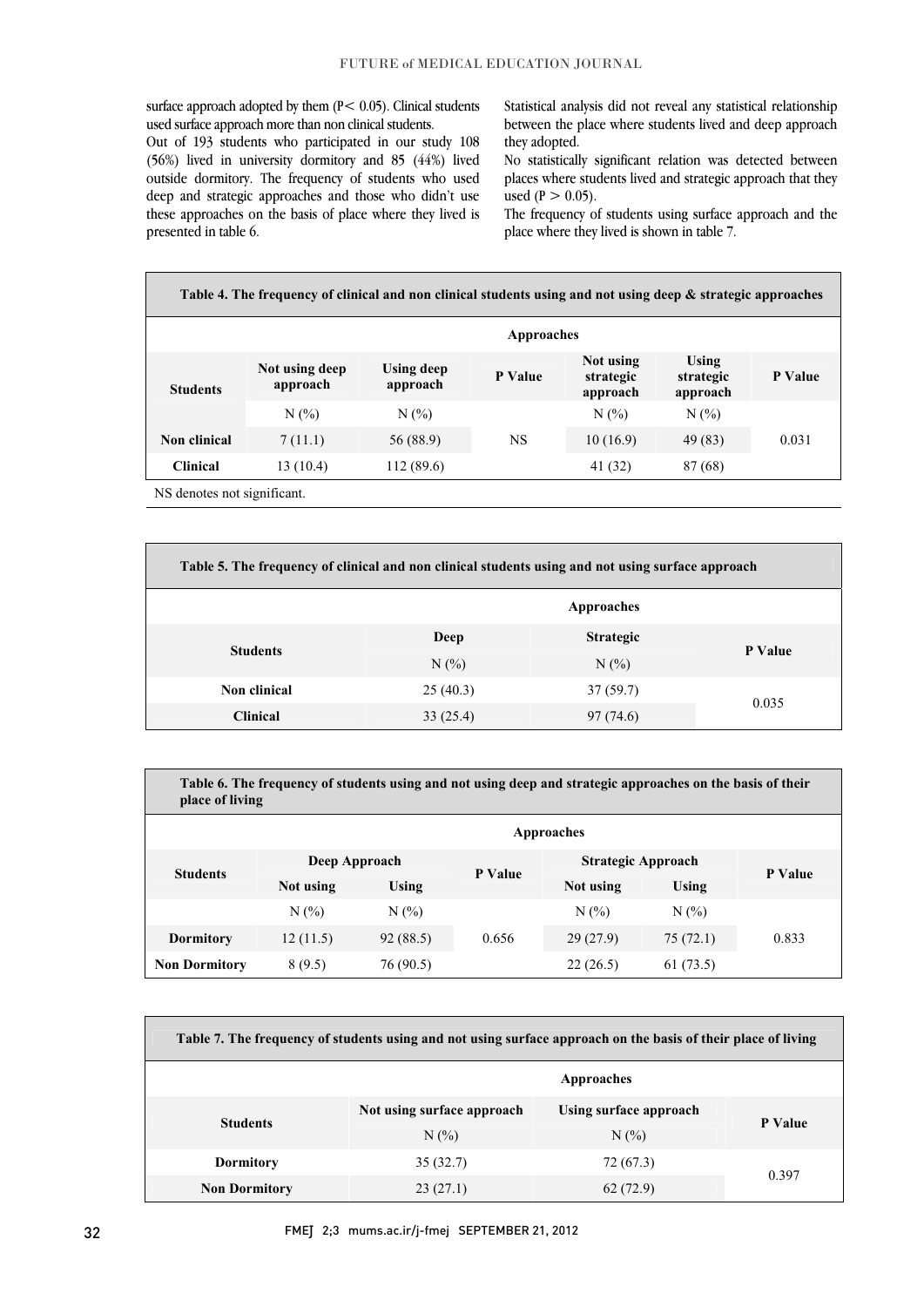There was no statistical relationship detected between the place where the students lived and the surface approach  $(P > 0.05)$ .

## **DISCUSSION**

The result of current study provided us with a better understanding of Shiraz medical students study habits. The results also yield insights into the relationship between different study approaches used by the students and their gender, educational level, and the place where they lived. The main finding of this study was that most of the students used deep approach towards their study (89.4%). Some of the students used strategic approach (72.7%), surface approach used was relatively low (69.8%). It is encouraging to see that students' scores are high in the case of deep approach. The adoption of deep approach by the students in this study might be related to their internal motivation and their interest in this field, what else is the reason for their preference to deep approach needs to be studied comprehensively.

In 2006 a study was performed by Siddique in Pakistan in which approaches of students in Pakistan were evaluated in 15 higher educational centers across Pakistan. They reported that their highest score for surface approach might be due to their old fashion teaching practices which are still based on traditional models of teacher- centered learning. Their examination system does not take higher cognitive skills into account although they are more inclined towards the reproduction of facts (17).

In 2005 a survey was done in University of Edinburgh Medical School U.K by Reid, Durall and Evans to study medical students' approaches to learning. They used ASSIST as their instrument. Their results were similar to ours with deep and strategic approaches scoring high and surface learning scoring low (14). In 2005, another study was conducted among nursing and midwifery students in Shiraz Iran by Mansouri, Soltani, Rahemi et al. Their study was also in favor of deep approach (18).

In the present study there was no statistically significant difference between adopting deep approach by students and their gender but there was a statistically significant positive relationship between gender and strategic approach that they adopted. Male students were better at using strategic approach than female. The characteristic features of students adopting a strategic approach are that they are efficient in organizing their work and managing their time, and working hard in their studies. They were concern about their working conditions and had clear objectives for their studies. The strategic approach is also known as "Achieving Orientation". Achieving motive of this approach is based on competition: to get the highest grades, whether or not the material is attractive (20). There is accumulating evidence that overloaded syllabuses, limitation of time, particularly in the applied sciences, lead to student coping with strategies that inhibit high quality learning (1). Students who adopt a strategic approach to learning are able to use deep or strategic approach at any moment to reach their objectives. Considering the fact that these types of students are able to use a deep approach as well, they should have had a higher level of interest in their field compared with students who used a surface approach alone (2).

According to our result that male students are good at strategic approach, meaning that male students are good at managing their time, they are more goal-oriented, study with strategies and aim in mind, are flexible in learning and study harder. So male students better know how to be competitive and attain highest possible grades in their exam. On the basis of level of education no statistically significant relationship was detected between clinical and non clinical students and deep approach that they adopted but there was statistically positive relationship between clinical and nonclinical students and strategic approach. Non clinical students manage their studies with strategic approach more successfully than clinical students. Non clinical students being better at strategic approach might be due to their aim of attaining high grades. When medical students are qualified in passing medical entrance examination they are competitive and maintain their competitiveness in first few years of their course. They work hard not to ensure understanding but to ensure that their marks are sufficiently high. The other possible reason might be overloaded syllabuses and limitation of time that forces them to work hard and manage their time efficiently so adopt strategic approach.

Our results revealed that clinical students were using surface approach more than non clinical students as there was a statistically significant positive relationship between surface approach and their level of education. Numerous researches have documented factors that encourage surface approaches to learning. These factors consist of overload of work, students' perception of the significance of the content, assessment processes, poor teaching, poor student teacher interpersonal relationship, lack of chance for self management (21, 22, 23, 24, 25). Many times students express difficulties with the courses they are studying. They frequently reported problems in literature; such as difficulty in organizing study time effectively, overloaded feeling with vast study material, decreasing motivation, difficulty in seeing the relevance of some subjects, difficulty in recalling previously acquired knowledge, and difficulty in applying acquired knowledge to practical situations (26). Lack of alignment, heavy workload and high stakes assessments are precisely the factors that influence students towards using surface study approaches in order to 'keep up', irrespectively of their personal motivation or intelligence (27, 28).

In a study conducted among 2005 in Shiraz nursing and midwifery students, a higher percentage of nursing students adopted a strategic approach as their year of study increased which was in contrast to our study. This difference might be due to difference in clinical schedule between medical and nursing students but in midwifery students adoption of deep or strategic approach was not affected by the level of education (18).

This study has shown that medical students in their early years of basic sciences get high scores in the case strategic approach and as their level of education increases they prefer surface approach. But overall students scored high for deep approach. This shows overlap correlation between different approaches that students select in different situations. Thus, students use different approaches at different points in their studies and this is encouraging. The